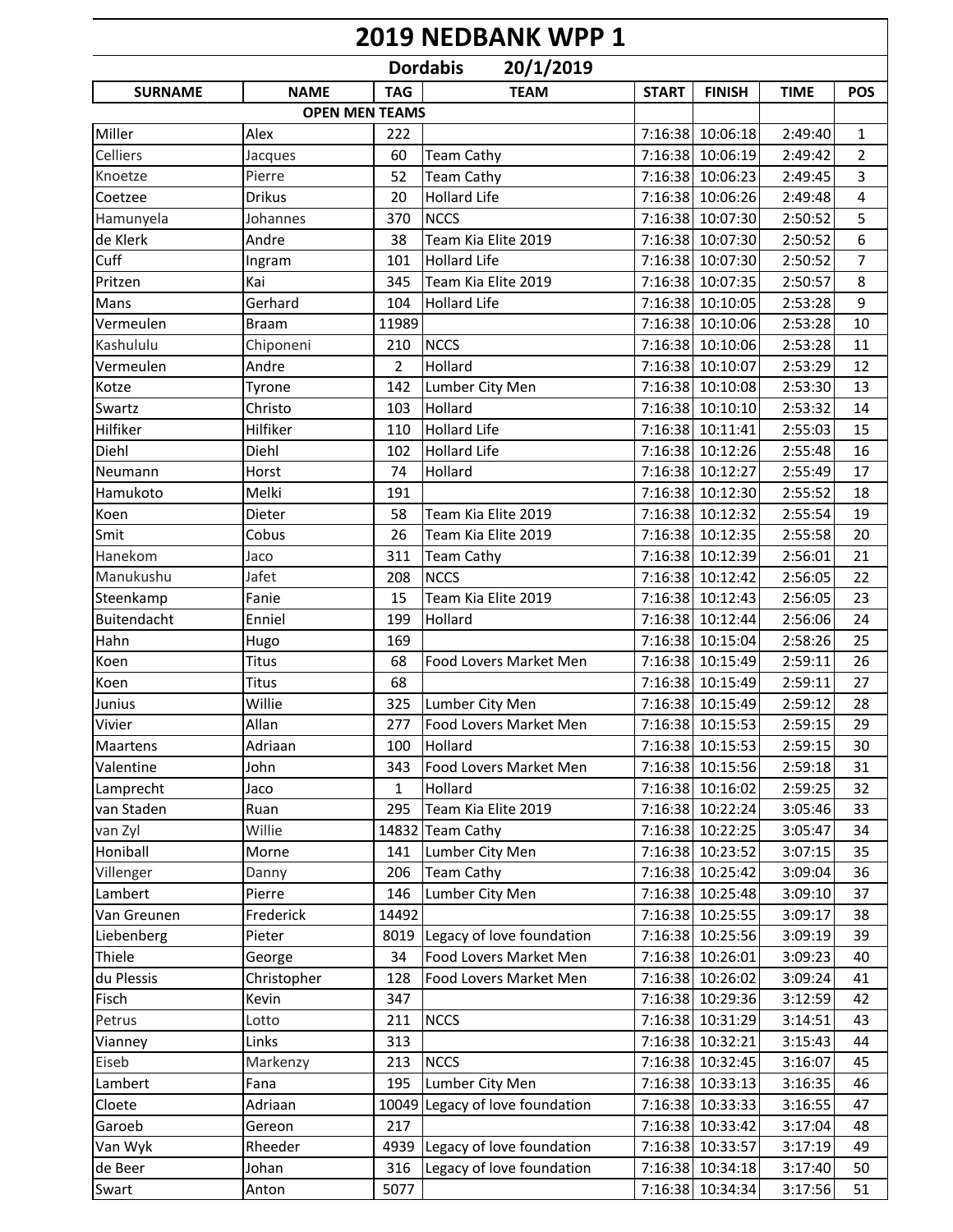| <b>SURNAME</b>        | <b>NAME</b>             | <b>TAG</b> | <b>TEAM</b>                     | <b>START</b> | <b>FINISH</b>    | <b>TIME</b> | <b>POS</b>     |
|-----------------------|-------------------------|------------|---------------------------------|--------------|------------------|-------------|----------------|
| <b>Brandt</b>         | Cornè                   | 269        | Legacy of love foundation       | 7:16:38      | 10:35:09         | 3:18:31     | 52             |
| Marcel                | Suren                   | 71         | <b>Pupkewits Megabuild Team</b> |              | 7:16:38 10:35:18 | 3:18:41     | 53             |
| Nel                   | Hardus                  | 94         | <b>Pupkewits Megabuild Team</b> |              | 7:16:38 10:35:19 | 3:18:41     | 54             |
| Nel                   | <b>Tiaan Nel</b>        | 90         | <b>Pupkewits Megabuild Team</b> | 7:16:38      | 10:36:07         | 3:19:29     | 55             |
| Lowe                  | Michael                 | 25         | <b>Pupkewits Megabuild Team</b> | 7:16:38      | 10:36:47         | 3:20:09     | 56             |
| Key                   | <b>Brian</b>            | 115        | <b>Pupkewits Megabuild Team</b> | 7:16:38      | 10:42:36         | 3:25:58     | 57             |
| Meyer                 | Lester                  | 351        |                                 | 7:16:38      | 10:56:00         | 3:39:22     | 58             |
| Hoeksema              | Theo                    | 121        | Pupkewits Megabuild Team        | 7:16:38      | 8:43:22          | <b>DNF</b>  | <b>DNF</b>     |
| van Zyl               | Jacques                 | 312        | <b>Team Cathy</b>               | 7:16:38      | 0:00:00          | <b>DNF</b>  | <b>DNF</b>     |
| Muteka                | Gabs                    | 5832       |                                 | 7:16:38      | 0:00:00          | <b>DNF</b>  | <b>DNF</b>     |
| Marais                | Konrad                  | 4342       |                                 | 7:16:38      | 0:00:00          | <b>DNF</b>  | <b>DNF</b>     |
| <b>Bothma</b>         | Herman                  | <b>DNS</b> | Lumber City Men                 | 0:00:00      | 0:00:00          | 0:00:00     |                |
| Papo                  | Xavier                  | <b>DNS</b> | <b>Hollard Life</b>             | 0:00:00      | 0:00:00          | 0:00:00     |                |
| Doman                 | Des                     | <b>DNS</b> | Food Lovers Market Men          | 0:00:00      | 0:00:00          | 0:00:00     |                |
| De koe                | Jurnia                  | 233        | <b>NCCS</b>                     | 0:00:00      | 0:00:00          | 0:00:00     |                |
| Le Riche              | Peter                   | 147        | Legacy of love foundation       | 0:00:00      | 0:00:00          | 0:00:00     |                |
| Izaaks                | Diego Romario           | 218        |                                 | 0:00:00      | 0:00:00          | 0:00:00     |                |
| Langford              | Derick                  | <b>DNS</b> |                                 | 0:00:00      | 0:00:00          | 0:00:00     |                |
| Stefanus              | Feris                   |            |                                 | 0:00:00      | 0:00:00          | 0:00:00     |                |
|                       | <b>OPEN WOMEN TEAMS</b> |            |                                 |              |                  |             |                |
| Weber                 | Genevieve               |            | 14886 Foodlovers Market         | 7:25:57      | 9:52:21          | 2:26:24     | 1              |
| Steenkamp             | Anneke                  | 16         | MyLife powered by Hollard       | 7:25:57      | 9:52:21          | 2:26:24     | 2              |
| Dreyer                | Risa                    |            | 15113 Delush                    | 7:25:57      | 9:52:25          | 2:26:29     | 3              |
| Kasch                 | Benita                  | 332        | <b>Foodlovers Market</b>        | 7:25:57      | 9:54:23          | 2:28:26     | 4              |
| Mitchell              | Zoe                     | 226        | MyLife powered by Hollard       | 7:25:57      | 9:55:45          | 2:29:48     | 5              |
| Lewis                 | Lauren                  | 8221       |                                 | 7:25:57      | 9:56:20          | 2:30:23     | 6              |
| Ham                   | Michaela                | 111        |                                 | 7:25:57      | 9:56:20          | 2:30:24     | $\overline{7}$ |
| de Klerk              | Janine                  | 145        | <b>Lumber City</b>              | 7:25:57      | 9:56:21          | 2:30:24     | 8              |
| Grassow               | Elanor                  |            | 14772 Foodlovers Market         | 7:25:57      | 9:56:22          | 2:30:25     | 9              |
| <b>Bochert</b>        | Maike                   | 30         | MyLife powered by Hollard       | 7:25:57      | 9:56:23          | 2:30:26     | 10             |
| Bean                  | Silke                   |            | 14425 MyLife powered by Hollard | 7:25:57      | 9:56:34          | 2:30:37     | 11             |
| Parker                | Anri                    |            | 9894 Securitas                  | 7:25:57      | 9:57:45          | 2:31:48     | 12             |
| de la Rey             | Adele                   |            | 8335 Lumber City                | 7:25:57      | 9:58:59          | 2:33:02     | 13             |
| Swart                 | Lelani                  | 140        | Lumber City                     | 7:25:57      | 9:59:00          | 2:33:03     | 14             |
| Hoeksema              | Patricia                | 122        |                                 | 7:25:57      | 10:00:36         | 2:34:39     | 15             |
| Aucamp                | Jolynde                 | 310        | Foodlovers Market               | 7:25:57      | 10:00:36         | 2:34:39     | 16             |
| Maritz                | Margeurita              |            | 12296 Mabaruli Cycling Safaris  | 7:25:57      | 10:01:23         | 2:35:26     | 17             |
| Wiese                 | Tania                   |            | 17386 Mabaruli Cycling Safaris  | 7:25:57      | 10:03:30         | 2:37:34     | 18             |
| Scholz                | Ingrid                  | 149        | Mabaruli Cycling Safaris        | 7:25:57      | 10:04:51         | 2:38:54     | 19             |
| Hinz                  | Melissa                 |            | 14414 Lumber City               | 7:25:57      | 10:05:03         | 2:39:06     | 20             |
| Conradie              | Adele                   | 116        | Delush                          | 7:25:57      | 10:05:20         | 2:39:24     | 21             |
| Verwey                | Margeurita              | 3496       | <b>Securitas</b>                | 7:25:57      | 10:05:34         | 2:39:37     | 22             |
| Vosloo                | Vicki                   | 35         | Delush                          | 7:25:57      | 10:07:47         | 2:41:50     | 23             |
| Tietz                 | Antje                   | 18         | MyLife powered by Hollard       | 7:25:57      | 10:10:13         | 2:44:16     | 24             |
| Mans                  | Maryna                  | 14771      | Securitas                       | 7:25:57      | 10:33:21         | 3:07:24     | 25             |
| Van Staden            | Andra                   | 65         | Securitas                       | 7:25:57      | 10:33:22         | 3:07:25     | 26             |
| Otto                  | Claudia                 | 14362      |                                 | 7:25:57      | 10:41:17         | 3:15:20     | 27             |
| Lambert               | Rina                    | 196        | Lumber City                     | 7:25:57      | 0:00:00          | <b>DNF</b>  | <b>DNF</b>     |
|                       | Mimi                    | 319        | Delush                          | 7:25:57      | 0:00:00          | <b>DNF</b>  | <b>DNF</b>     |
| Hough<br><b>Bosch</b> | Claudea                 |            |                                 | 7:25:57      | 10:11:58         |             |                |
|                       |                         |            | 12203 Mabaruli Cycling Safaris  |              |                  | <b>DNF</b>  | <b>DNF</b>     |
| Pope-Ellis            | Kim                     | 8309       |                                 | 7:25:57      | 8:42:00          | <b>DNF</b>  | <b>DNF</b>     |
| Steyn                 | Irene                   | 125        | Foodlovers Market               | 7:25:57      | 9:56:20          | <b>DQ</b>   | <b>DQ</b>      |
| Janse van Rensburg    | Lientjie                | 159        | Securitas                       | 7:25:57      | 0:00:00          | <b>DNF</b>  | <b>DNF</b>     |
| Theron                | Bertha                  | <b>DNS</b> | Delush                          | 0:00:00      | 0:00:00          | 0:00:00     |                |
| van der Merwe         | Serenzia                | <b>DNS</b> | <b>Mabaruli Cycling Safaris</b> | 0:00:00      | 0:00:00          | 0:00:00     |                |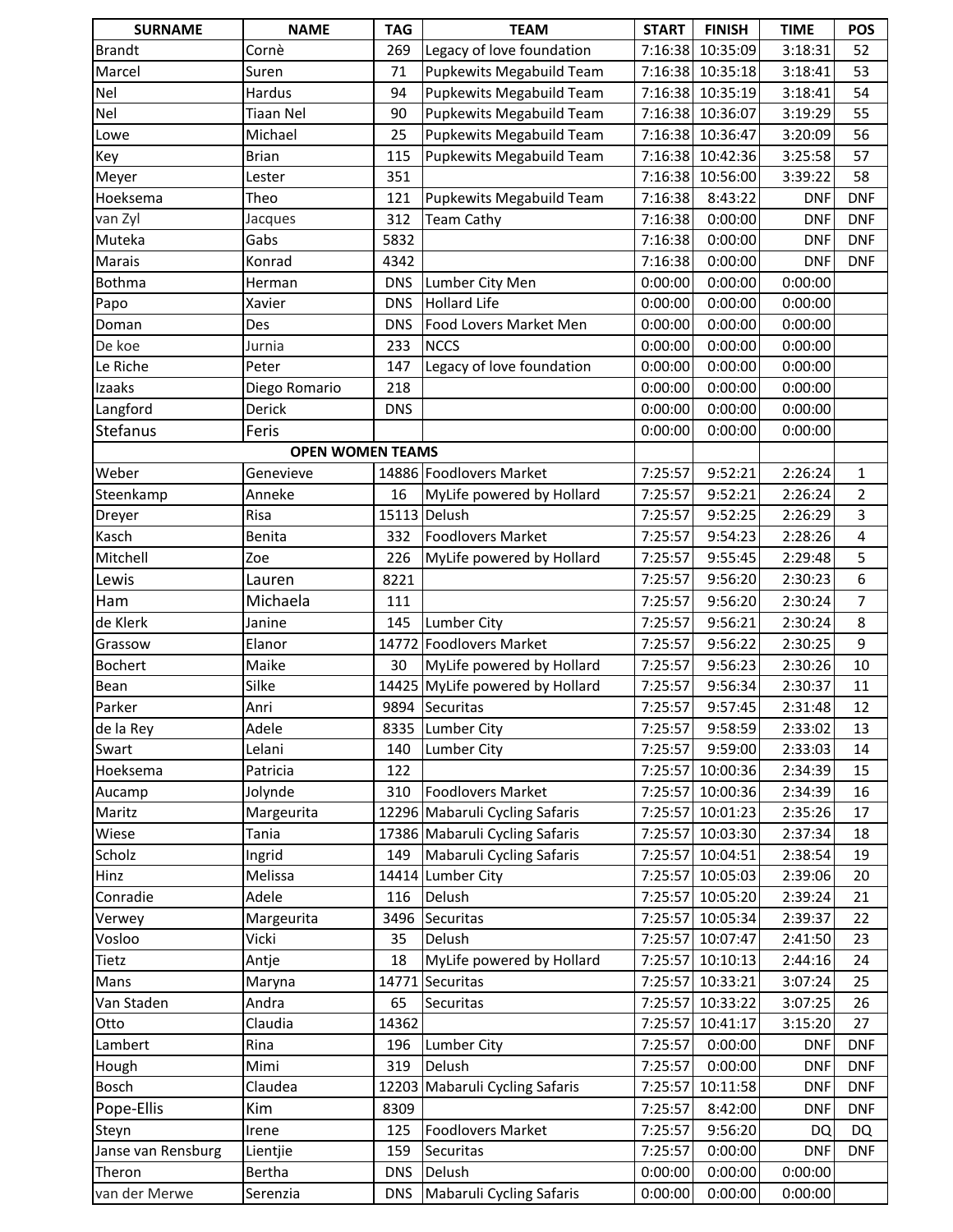| <b>SURNAME</b>     | <b>NAME</b>        | <b>TAG</b> | <b>TEAM</b> | <b>START</b> | <b>FINISH</b> | <b>TIME</b> | <b>POS</b>              |
|--------------------|--------------------|------------|-------------|--------------|---------------|-------------|-------------------------|
| van Zyl            | Tersia             | 53         |             | 0:00:00      | 0:00:00       | 0:00:00     |                         |
| Theyse             | Connie-Marlene     | <b>DNF</b> |             | 0:00:00      | 0:00:00       | 0:00:00     |                         |
|                    | <b>B-Cat Men</b>   |            |             |              |               |             |                         |
| Shoopala           | Wilbard            | 4179       |             | 7:21:51      | 9:02:17       | 1:40:26     | $\mathbf{1}$            |
| Farmer             | Devon              | 350        |             | 7:21:51      | 9:03:05       | 1:41:14     | $\overline{2}$          |
| <b>Burger</b>      | <b>Nelius</b>      | 248        |             | 7:21:51      | 9:03:09       | 1:41:18     | $\overline{\mathbf{3}}$ |
| Grassow            | lan                | 174        |             | 7:21:51      | 9:03:18       | 1:41:26     | $\overline{4}$          |
| Brinkmann          | Luke               | 6166       |             | 7:21:51      | 9:08:07       | 1:46:15     | 5                       |
| Coomer             | Anthony            | 256        |             | 7:21:51      | 9:08:59       | 1:47:07     | 6                       |
| Brinkmann          | Markenzy           | 4976       |             | 7:21:51      | 9:11:15       | 1:49:24     | $\overline{7}$          |
| Pieters            | Wesley             | 133        |             | 7:21:51      | 9:13:24       | 1:51:33     | 8                       |
| Jordaan            | Simon              | 4200       |             | 7:21:51      | 9:17:11       | 1:55:19     | 9                       |
| Stafford-Evans     | Bryn               | 10002      |             | 7:21:51      | 9:17:24       | 1:55:32     | 10                      |
| De Villiers        | Clem               | 4004       |             | 7:21:51      | 9:17:27       | 1:55:35     | 11                      |
| Reinhardt          | Abraham            | 14646      |             | 7:21:51      | 9:17:34       | 1:55:42     | 12                      |
| Obholzer           | Sven               | 4937       |             | 7:21:51      | 9:24:02       | 2:02:11     | 13                      |
| <b>Burger</b>      | Renando            | 207        |             | 7:21:51      | 9:24:32       | 2:02:41     | 14                      |
| Aucamp             | Hannes             | 8245       |             | 7:21:51      | 9:24:36       | 2:02:44     | 15                      |
| Husselman          | Matt               | 349        |             | 7:21:51      | 9:25:45       | 2:03:53     | 16                      |
| Klein              | <b>Derick</b>      | 47         |             | 7:21:51      | 9:26:07       | 2:04:16     | 17                      |
| Mcnab              | Charles            | 4334       |             | 7:21:51      | 9:27:58       | 2:06:06     | 18                      |
| Van blerk          | Hofmeyer           | 127        |             | 7:21:51      | 9:34:09       | 2:12:18     | 19                      |
| Van Staden         | Andre              | 55         |             | 7:21:51      | 9:34:28       | 2:12:37     | 20                      |
| Karsten            | Louis              | 344        |             | 7:21:51      | 9:37:22       | 2:15:31     | 21                      |
| Steenkamp          | Wim                | 30         |             | 7:25:57      | 9:56:23       | 2:30:26     | 22                      |
| Parsons            | Michael            | 340        |             | 7:21:51      | 9:58:14       | 2:36:23     | 23                      |
| Karsten            | Denk               | 8181       |             | 7:21:51      | 10:05:51      | 2:43:59     | 24                      |
| Van Blerk          | Jan                | 131        |             | 7:21:51      | 10:17:39      | 2:55:48     | 25                      |
| Mieze              | <b>Ellis</b>       | 8323       |             | 7:21:51      | 10:31:45      | 3:09:54     | 26                      |
| Mickael            | Mickael            | 4522       |             | 7:21:51      | 9:02:31       | <b>DNF</b>  | <b>DNF</b>              |
| Grant              | <b>Balie</b>       | 348        |             | 7:21:51      | 0:00:00       | <b>DNF</b>  | <b>DNF</b>              |
| Van Blerk          | Henk               | 7239       |             | 7:21:51      | 10:09:13      | <b>DNFI</b> | <b>DNF</b>              |
| Horace             | Burden             | 14934      |             | 7:21:51      | 0:00:00       | <b>DNF</b>  | <b>DNF</b>              |
| Dyson              | Neil               | <b>DNS</b> |             | 0:00:00      | 0:00:00       | 0:00:00     |                         |
| van Schalkwyk      | Gerrit             | 12         |             | 0:00:00      | 0:00:00       | 0:00:00     |                         |
| du Toit            | Iwann              | 129        |             | 0:00:00      | 0:00:00       | 0:00:00     |                         |
| Engling            | Volker             | <b>DNS</b> |             | 0:00:00      | 0:00:00       | 0:00:00     |                         |
| Coetzer            | Jan-Christo        | 4077       |             | 0:00:00      | 0:00:00       | 0:00:00     |                         |
|                    | <b>B-Cat Woman</b> |            |             |              |               |             |                         |
| Reinhardt          | Fransie            | 4633       |             | 7:29:32      | 9:08:21       | 1:38:50     | 1                       |
| Chase              | Bronwen            | 4177       |             | 7:29:32      | 9:09:42       | 1:40:10     | $\overline{2}$          |
| Nel                | Janda              | 93         |             | 7:29:32      | 9:13:33       | 1:44:01     | 3                       |
| Pieters            | Susan              | 6360       |             | 7:29:32      | 9:16:11       | 1:46:40     | 4                       |
| Nel                | Marscha            | 92         |             | 7:29:32      | 9:16:14       | 1:46:42     | 5                       |
| Heigan             | Suleika            | 123        |             | 7:29:32      | 9:16:18       | 1:46:47     | 6                       |
| Suren              | Claudia            | 62         |             | 7:29:32      | 9:20:37       | 1:51:05     | 7                       |
| Obholzer           | Sonja              | 14440      |             | 7:29:32      | 0:00:00       | <b>DNF</b>  | <b>DNF</b>              |
| Koen               | Heidrun            | 81         |             | 0:00:00      | 0:00:00       | 0:00:00     |                         |
| du Toit            | Hildie             | 130        |             | 0:00:00      | 0:00:00       | 0:00:00     |                         |
| Rust               | Hella              |            |             | 0:00:00      | 0:00:00       | 0:00:00     |                         |
| Milz               | Ingrid             |            |             | 0:00:00      | 0:00:00       | 0:00:00     |                         |
| Milz               | Michaela           |            |             | 0:00:00      | 0:00:00       | 0:00:00     |                         |
|                    |                    |            |             |              |               |             |                         |
| Master Men (50-59) |                    |            |             |              |               |             |                         |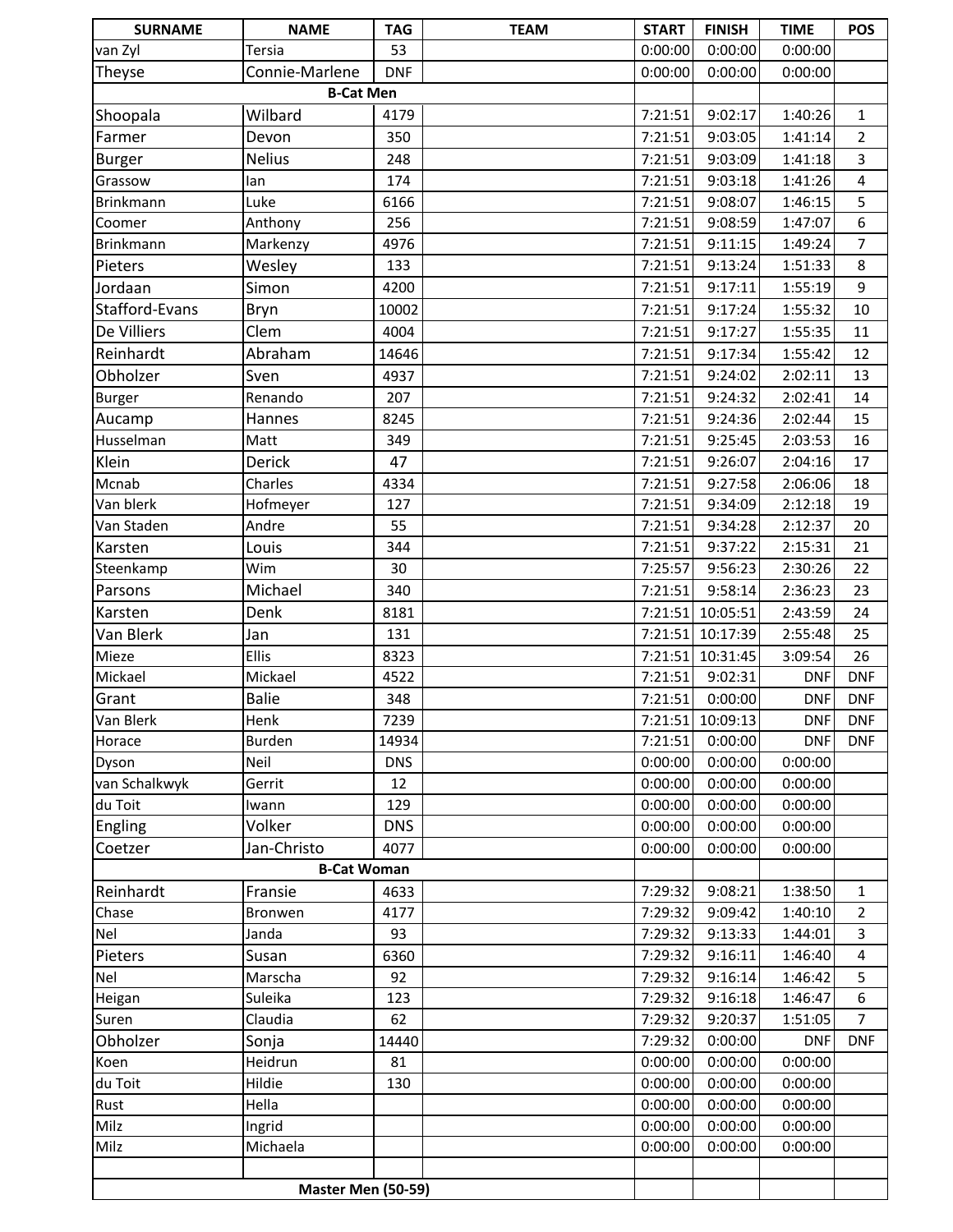| <b>SURNAME</b>     | <b>NAME</b>               | <b>TAG</b> | <b>TEAM</b> | <b>START</b> | <b>FINISH</b> | <b>TIME</b> | POS                     |
|--------------------|---------------------------|------------|-------------|--------------|---------------|-------------|-------------------------|
| <b>Boshoff</b>     | Sarel                     | 12168      |             | 7:21:51      | 9:02:03       | 1:40:12     | 1                       |
| Meeks              | Richard                   | 4363       |             | 7:21:51      | 9:03:10       | 1:41:19     | $\overline{2}$          |
| du Toit            | Louis                     | 132        |             | 7:21:51      | 9:09:21       | 1:47:30     | 3                       |
| Waldschmidt        | Eckhard                   | 73         |             | 7:21:51      | 9:12:50       | 1:50:59     | $\overline{\mathbf{4}}$ |
| Coetzee            | Dirk                      | 16200      |             | 7:21:51      | 9:20:28       | 1:58:37     | 5                       |
| <b>Buchner</b>     | Reiner                    | 5117       |             | 7:21:51      | 9:24:18       | 2:02:26     | 6                       |
| Grossmann          | Kai                       | 190        |             | 7:21:51      | 9:26:01       | 2:04:09     | $\overline{7}$          |
| Horn               | Hennie                    | 4955       |             | 7:21:51      | 9:42:22       | 2:20:31     | 8                       |
| du Plessis         | <b>Nick</b>               | 138        |             | 7:21:51      | 9:49:26       | 2:27:35     | 9                       |
| Karamata           | Charles                   | 15209      |             | 7:21:51      | 10:31:49      | 3:09:58     | 10                      |
| Reiner             | Peter                     | 4072       |             | 7:21:51      | 0:00:00       | <b>DNF</b>  | <b>DNF</b>              |
| Adriaan            | Rolf                      | <b>DNS</b> |             | 0:00:00      | 0:00:00       | 0:00:00     |                         |
| Mans               | Gerhard                   | 105        |             | 0:00:00      | 0:00:00       | 0:00:00     |                         |
|                    | Master Women (50-59)      |            |             |              |               |             |                         |
| Brockman           | Karin                     | 82         |             | 7:21:51      | 9:38:13       | 2:16:22     | $\mathbf{1}$            |
| Craemer            | Heather                   | 4082       |             | 7:21:51      | 10:05:54      | 2:44:03     | $\overline{2}$          |
|                    | Grand Master Men (60+)    |            |             |              |               |             |                         |
| Ruppel             | Hartmut                   | 4836       |             | 7:21:51      | 9:13:26       | 1:51:34     | $\mathbf{1}$            |
| Van staden         | Koos                      | 170        |             | 7:21:51      | 9:13:29       | 1:51:37     | $\overline{2}$          |
| Schade             | Klaus                     | 144        |             | 7:21:51      | 9:34:49       | 2:12:57     | 3                       |
| <b>Ellis</b>       | Justin                    | 10         |             | 7:21:51      | 9:39:56       | 2:18:04     | $\overline{\mathbf{4}}$ |
| Drobisch           | Hans-Pieter               | 4926       |             | 7:21:51      | 9:52:49       | 2:30:58     | 5                       |
|                    | <b>Grand Master Women</b> |            |             |              |               |             |                         |
| Graf               | <b>Berrit</b>             | 78         |             | 7:29:32      | 9:33:59       | 2:04:27     | $\mathbf{1}$            |
|                    | Girls U16 (15 - 16)       |            |             |              |               |             |                         |
| Monique            | du Plessis                | 136        |             | 7:21:51      | 9:47:38       | 2:25:46     | $\mathbf{1}$            |
| Koen               | Mihelle                   | 57         |             | 0:00:00      | 0:00:00       | 0:00:00     |                         |
| Boys U16 (15 - 16) |                           |            |             |              |               |             |                         |
| Jensen             | Bergran                   | 148        |             | 7:21:51      | 9:04:10       | 1:42:19     | $\mathbf{1}$            |
| Engling            | Anton                     | 112        |             | 7:21:51      | 0:00:00       | <b>DNF</b>  | <b>DNF</b>              |
|                    | Boys U14 (13 - 14)        |            |             |              |               |             |                         |
| Lowe               | Kevin                     | 24         |             | 7:21:51      | 9:09:14       | 1:47:23     | $\mathbf{1}$            |
| Hahn               | Daniel                    | 168        |             | 7:21:51      | 9:13:48       | 1:51:56     | $\overline{2}$          |
| Key                | Adrian                    | 240        |             | 7:21:51      | 9:54:32       | 2:32:40     | $\overline{3}$          |
| Brinkmann          | Yenik                     | 4942       |             | 7:29:32      | 9:14:30       | 1:44:58     | <b>DQ</b>               |
| du Plessis         | Nicholis                  | 137        |             | 0:00:00      | 0:00:00       | 0:00:00     |                         |
| Scholtz            | Jaden                     | 201        |             | 0:00:00      | 0:00:00       | 0:00:00     |                         |
|                    | Girls U14 (13 - 14)       |            |             |              |               |             |                         |
| Kahl               | Ada                       | 14457      |             | 7:29:32      | 9:10:59       | 1:41:28     | 1                       |
| Engling            | Laura                     | 3          |             | 7:29:32      | 9:39:00       | 2:09:28     | $\overline{2}$          |
| Baumgarten         | Adrielle                  | 91         |             | 7:29:32      | 0:00:00       | <b>DNF</b>  | <b>DNF</b>              |
| <b>Brandt</b>      | Catherine                 | 263        |             | 0:00:00      | 0:00:00       | 0:00:00     |                         |
|                    |                           |            |             |              |               |             |                         |
|                    | U12 GIRLS                 |            |             |              |               |             |                         |
| Thiel              | Rosemarie                 | 253        |             | 7:30:54      | 8:29:08       | 0:58:13     | $\mathbf{1}$            |
|                    | <b>U12 BOYS</b>           |            |             |              |               |             |                         |
| Nathan             | Chase                     | 14923      |             | 7:29:32      | 9:08:05       | 1:38:33     | $\mathbf{1}$            |
| Lowe               | Sean                      | 23         |             | 7:29:32      | 9:08:09       | 1:38:37     | $\overline{2}$          |
| Thiel              | Marco                     | 251        |             | 7:29:32      | 9:08:15       | 1:38:44     | $\overline{3}$          |
| Suren              | Roger                     | 72         |             | 7:29:32      | 9:08:58       | 1:39:26     | 4                       |
| Brinkmann          | Kian                      | 14888      |             | 7:29:32      | 9:25:08       | 1:55:36     | 5                       |
|                    |                           |            |             |              |               |             |                         |
|                    |                           |            |             |              |               |             |                         |
|                    |                           |            |             |              |               |             |                         |
|                    |                           |            |             |              |               |             |                         |
| Boys U10 (9-10)    |                           |            |             |              |               |             |                         |